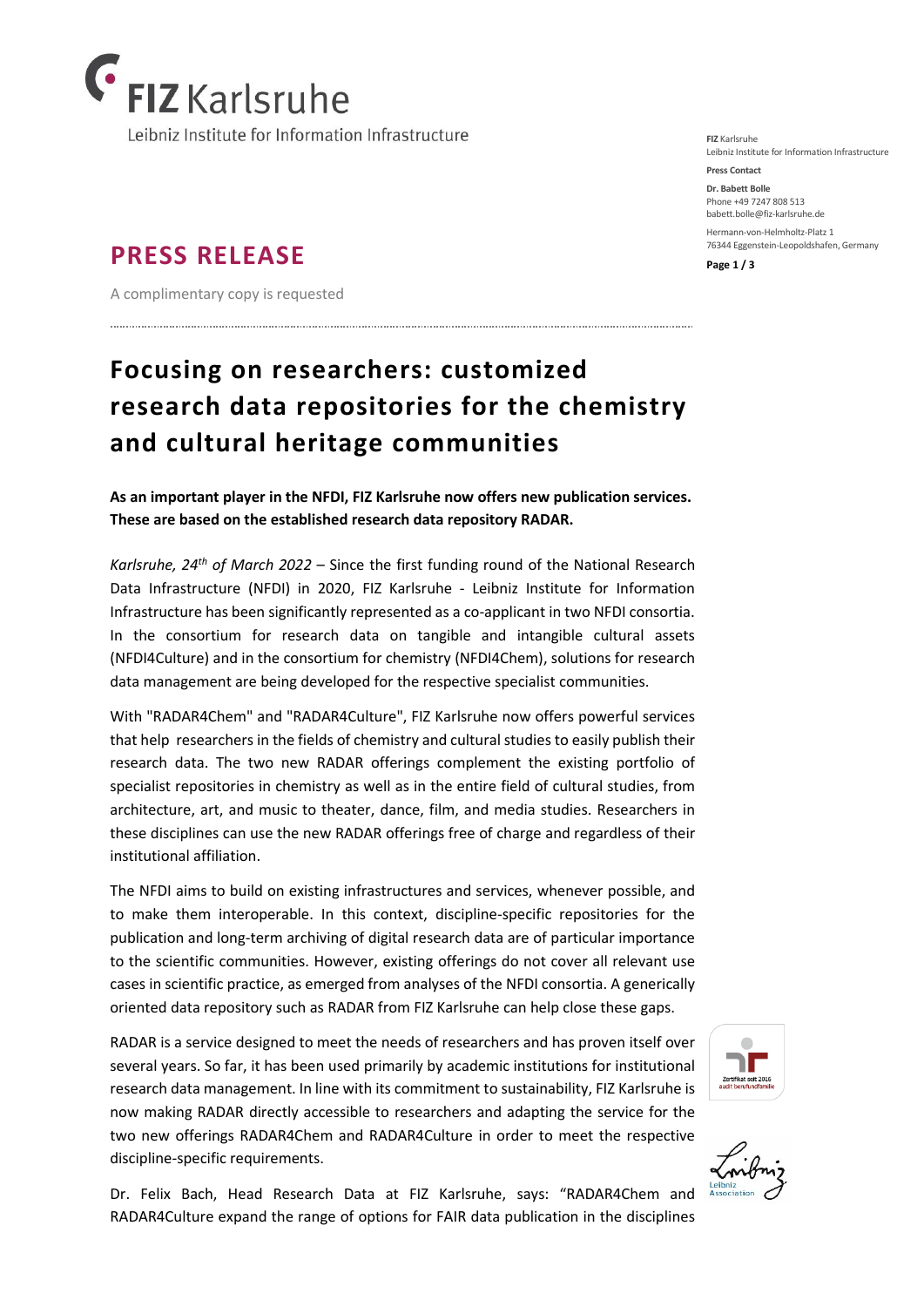of chemistry and the cultural sciences and humanities within the framework of the NFDI. **Page 2 / 3** Thus, we provide scientists with a low-threshold solution that enables them to publish digital data together with descriptive metadata and Digital Object Identifiers (DOI)".

The technical infrastructure for RADAR is operated in Germany and is therefore subject to German law. For RADAR4Chem and RADAR4Culture, a storage quota is provided free of charge by FIZ Karlsruhe and by the cooperating data centers at the Karlsruhe Institute of Technology (KIT) and at the Technical University (TU) Dresden. Thus, researchers who want to make their data available in a FAIR way do not have to pay any publication or usage fees. Like RADAR, the two new services enable the publication of any data type and format, thus allowing for a wide range of application scenarios.

Researchers from the respective specialist communities who would like to use RADAR services can find more information on the websites of FIZ Karlsruhe and the [NFDI4Chem](https://www.nfdi4chem.de/) an[d NFDI4Culture.](https://nfdi4culture.de/) 

Further information about [RADAR4Chem](https://radar.products.fiz-karlsruhe.de/en/radarabout/radar4chem)

#### Further information about [RADAR4Culture](https://radar.products.fiz-karlsruhe.de/en/radarabout/radar4culture)

FIZ Karlsruhe – Leibniz Institute for Information Infrastructure FIZ Karlsruhe - Leibniz Institute for Information Infrastructure is one of the leading providers of scientific information and services and a member of the Leibniz Association. Our core tasks are the professional provision of research and patent information to science and industry as well as the development of innovative information infrastructures, e.g., with a focus on research data management, knowledge graphs and digital platforms. To this end, we conduct our own research, cooperate with renowned universities and research societies, and are internationally and interdisciplinarily networked. FIZ Karlsruhe is a limited liability company with a non-profit character and one of the largest non-university institutions of its kind. For more information, please visit [www.fiz-karlsruhe.de/en](http://www.fiz-karlsruhe.de/en) 

RADAR is a research data service of FIZ Karlsruhe and enables the discipline- and formatindependent archiving and publication of digital research data as well as their quality assurance through peer review. Scientific institutions can use RADAR to set up or expand their own research data services. The administration of the service, the individual workflows for upload, organization and annotation of the research data as well as the curation of the datasets are the responsibility of the using institution. RADAR is available in three variants.

[Here](https://radar.products.fiz-karlsruhe.de/en) you can find details of the range of services, operating variants and contract conditions, as well as numerous other information materials. There is also the opportunity to test RADAR without obligation. The RADAR team will be happy to answer any questions: [info@radar-service.eu.](mailto:mailto:info@radar-service.eu?subject=mailto)





**FIZ** Karlsruhe eibniz Institute for Information Infrastructure